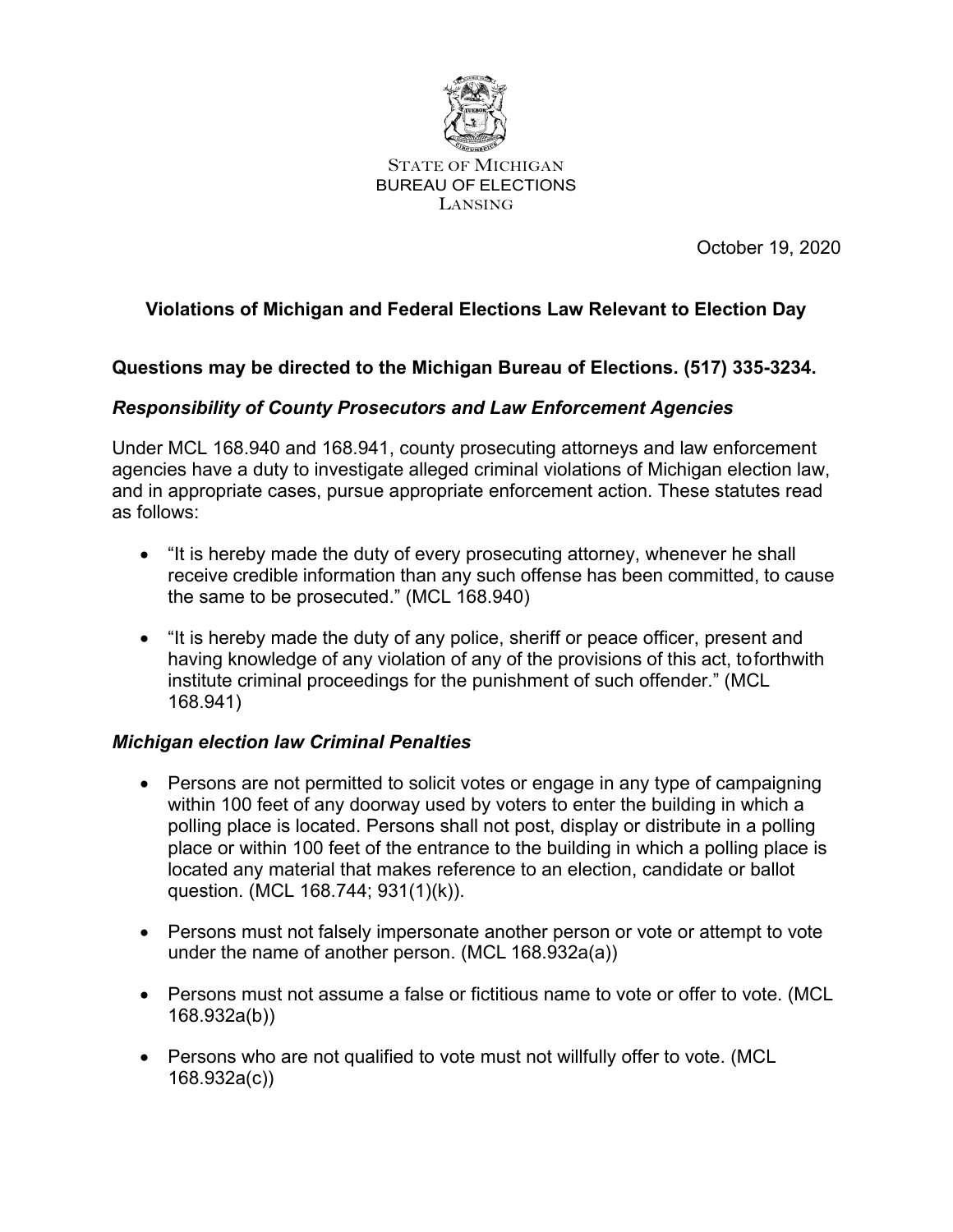- Persons must not offer to vote or attempt to vote more than once at the same election. (MCL 168.932a(e))
- Persons shall not intentionally misrepresent themselves as an election official if they are not an election official. (MCL 168.932e)
- A challenger "who challenges a qualified and registered elector for the purpose of annoying or delaying voters is guilty of a misdemeanor." (MCL168.727(3))
- "Any officer or election board who shall prevent the presence of any such challenger or shall refuse to provide a challenger with conveniences for the performance of the duties expected of him or her shall, upon conviction, be punished by a fine not exceeding \$1,000.00, or by imprisonment in the state prison not exceeding 2 years, or both." (MCL 168.734)
- Names of elected or appointed public officials "shall not appear on any material that is temporarily posted, displayed, or distributed in a polling place or polling room on election day." (MCL 168.744a)
- Persons must not attempt by means of bribery, menace, or other corrupt means to influence a voter in giving his or her vote or to deter the voter from giving his or her vote. (MCL 168.932(a))
- Persons present while an absent voter is voting an absent voter ballot must not attempt to influence the absent voter on how he or she should vote. (MCL 168.932(g), (h))
- Persons may not accept payment for voting or refraining from voting. (MCL 168.931(1)(b))
- Persons may not pay or promise to pay another person for voting, for refraining from voting or to influence how the person votes. (MCL168.931(1)(a))
- Persons may not be in possession of another person's absent voter ballot unless the person 1) is a member of the voter's immediate family and has been asked by the voter to return the ballot 2) resides in the voter's household and has been asked by the voter to return the ballot 3) is responsible for handling mail (but only during the course of his or her employment) or 4) is an authorized election official. (MCL 168.932(f)).

## *Other Conduct that is Prohibited in a Polling Place on Election Day*

The following section includes offenses that do not constitute criminal violations of Michigan election law but are conduct standards that may be enforced by election inspectors pursuant to their authority under MCL 168.678: "Each board of election inspectors shall possess full authority to maintain peace, regularity and order at its polling place, and to enforce obedience to their lawful commands during any election." Election inspectors may enlist the assistance of the clerk or law enforcement, as appropriate, to ensure there is no disruption in voting.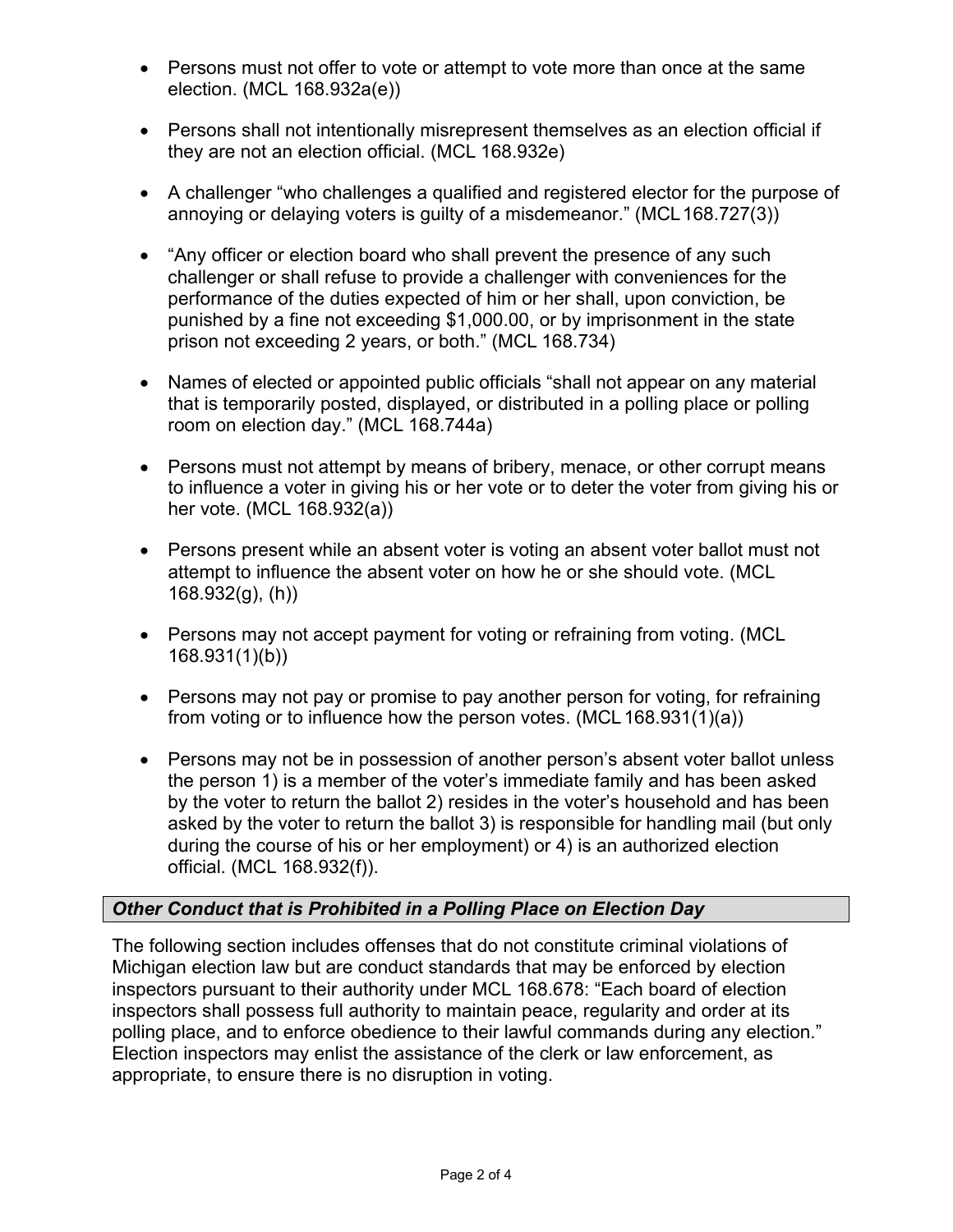- All pollwatchers, public and media must remain in the marked off "public area" of the polling place.
- *Persons shall not use video cameras, cell phone cameras or video recording, cameras, television or recording equipment in the polling place, except that broadcast stations and credentialed media may be permitted to briefly film from public area. Personnel working for broadcast stations or media shall not set up cameras in the polling place.* **Note: Under a 2019 court order, voters may use a camera or cell phone to take a picture of the voter's voted ballot only and only while in the voting station.**
- News reporters are not permitted to interview voters in the polling place.
- *Persons shall not use cell phones once they have entered voting station. Cell phones may be used in the polling place by voters (while waiting in line), challengers and pollwatchers as long as they are not disruptive to the voting process.* **Note: Under a 2019 court order, voters may also use a camera or cell phone to take a picture of the voter's voted ballot only and only while in the voting booth.**
- Challengers shall not approach voters or talk to voters for any reason. Challengers are prohibited from wearing, displaying or saying anything that suggests or conveys that they are available to assist voters in any way or answer questions that voters may have.
- Challengers shall not wear or display a button, armband, vest, shirt, hat or any similar item which identifies the organization he or she represents.
- Challengers shall not make challenges indiscriminately and without good cause. A challenger shall not handle poll books or interfere with or unduly delay the work of election inspectors.
- Challengers may be expelled from the polling place based on evidence of drinking alcoholic beverages or disorderly conduct. The election inspectors and other election officials on duty shall protect a challenger in the discharge of his or her duties. (MCL 168.733(3))
- A challenger shall not threaten or intimidate a voter while the voter is entering, in or leaving the polling place. (MCL.168.733(4))

#### *Conduct actionable under federal law*

**The activities listed below provide a basis for prosecution under federal law. Complaints or questions may be directed to:**

**Dawn Ison, Election Officer for the Eastern District of Michigan, U.S. Department of Justice. Phone: (313) 226-9567.**

**Federal Bureau of Investigation, Detroit Field Office. Phone: (313) 965-2323.**

**U.S. Department of Justice, Civil Rights Division, Voting Section, Washington, D.C. Phone: (800) 253-3931.**